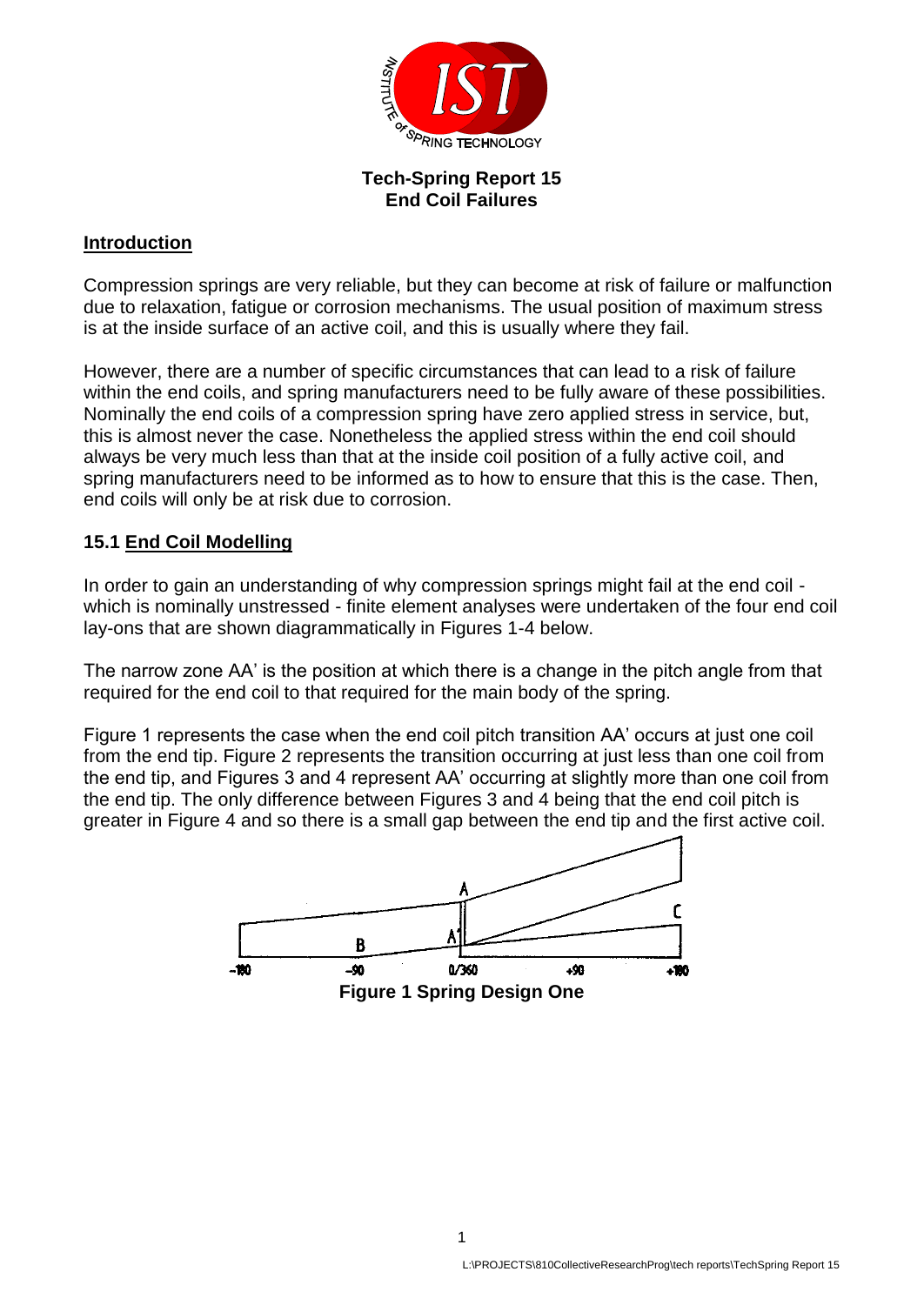

The finite element analysis clearly showed that abnormally high torsional and bending stresses would only occur if the end coil lay-on was as shown in Figure 2 - i.e. the pitch transition AA' occurring just before one complete turn. No abnormally high stresses occurred anywhere in the end coil region for the lay-on shown in Figures 1,3 and 4.

It is very difficult to visually identify springs with end lay-ons that correspond to that illustrated in Figure 2, especially since, in practice this transition will be gradual and not nearly so sharply defined as in these diagrams. However, when such springs are identified, observation of the spring action during loading presents some very interesting results. As the spring is loaded to approximately 50% of the available deflection, it will be observed that part of the end coil (up to the position marked ZZ' on Figure 2) lifts off the loading platen. This action is believed to be a consequence of the first active coil of the spring pivoting about the end tip.

It is clear from the foregoing how spring manufacturers should lay their end coils. This advice has been proven to be useful to manufacturers of die springs and diesel engine valve springs. All spring manufacturers will encounter this problem eventually as end users specify lighter compression springs that will inevitably be higher stressed and have a sharper transition from end coil pitch to active coil pitch, in order to make most efficient use of the spring wireform which the spring is made.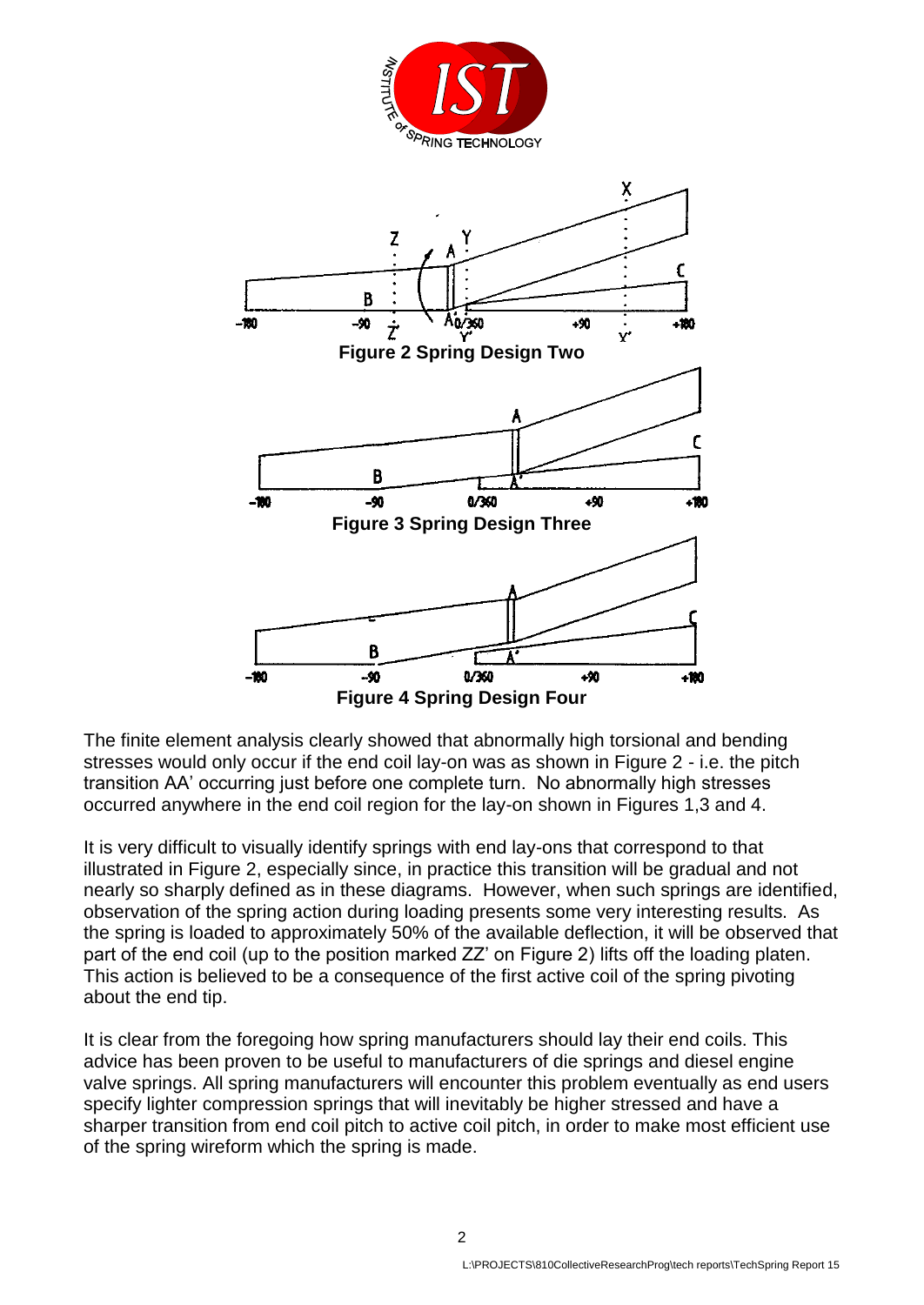

# **15.2 Other Mechanisms of End Coil Failure**

## 15.2.1 *Gap beneath the end tip*

The modelling shows that this is not a problem unless the gap is not closed at the first working position. If the gap is not closed at  $L_1$ , then the spring will be excessively noisy and will be impact loaded during every cycle. This is disastrous.

## 15.2.2 *No Peening under end tip*

This is inevitable if there is no gap and very likely when the gap is small. A typical pattern of shot peening is shown below in Figure 2.



**Figure 2 shadowed area under end tip is not peened.**

Where there is shot peening there will be a residual compressive stress and protection against the risk of fatigue. Where there is no shot peening there will be a residual tensile stress, which will have to be added to any applied stress and the risk of fatigue will be present. It is very important that the applied stress in this shadowed region is very low.

## 15.2.3 *Wear caused by contact between the end coil and first active coil*.

This is also inevitable, and will occur at the same shadowed region as in Figure 2. A considerable degree of abrasive wear would have had to occur at this position before end coil fatigue was a possibility. The wear zone is very flat and smooth in cases of abrasive wear, as shown in Figure 3.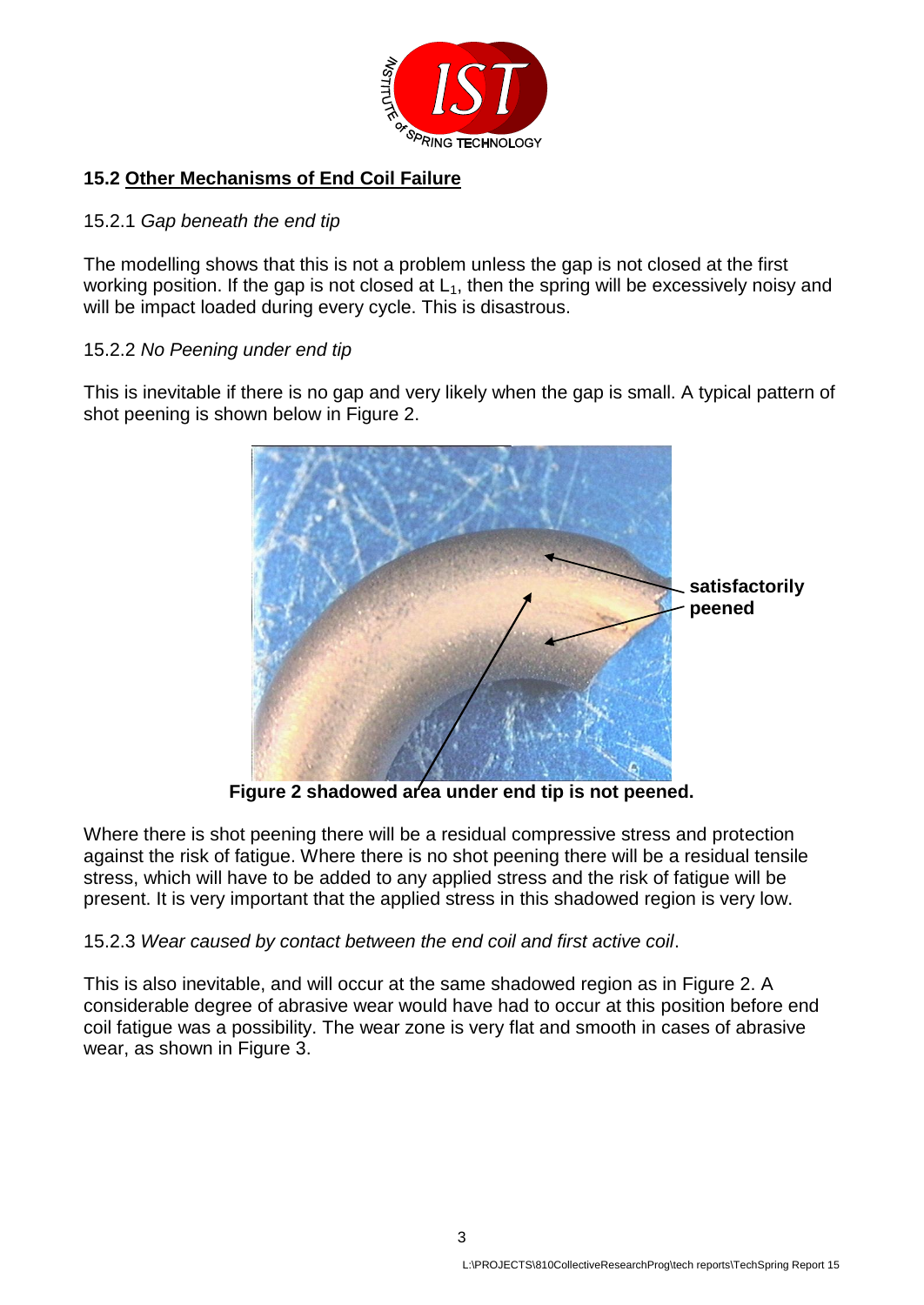



The wear in Figure 3 is abrasive, but there is also fretting wear, as evidenced by the red deposit of  $Fe<sub>2</sub>O<sub>3</sub>$  – the fretting oxide accelerates this wear process, but several million cycles are usually required before a risk of fatigue failure arises. Lubrication greatly reduces the fretting.

However, if the contact pressure of this position is great enough the abrasive wear can become adhesive wear and then the risk of failure is greatly increased. Adhesive wear has only been observed in springs with a wire diameter greater than 4mm, but the risk becomes significant at sizes >7mm. This type of spring, subject to tens of millions of cycles, will eventually wear out..

Attempts to reduce wear at this position by use of nitriding have not been successful.

### 15.2.4 *Lateral movement of the end tip*.

If the end coil does not have the same concentricity as the first active coil, there will be a tendency for lateral deflection of the end tip, either inwards or outwards, particularly if it is any thinner than the end tip shown in Figure 4.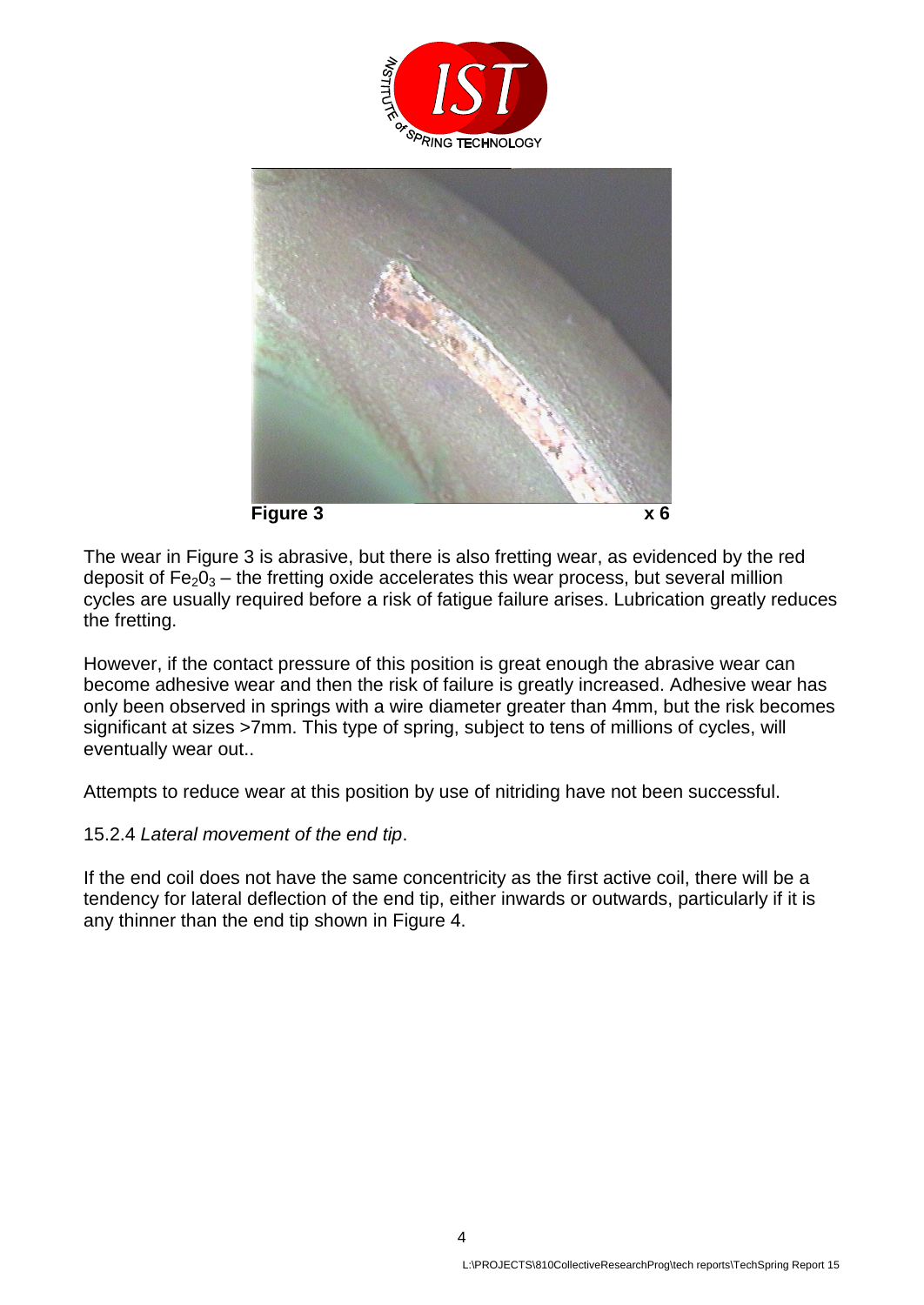



Any lateral deflection of the end tip will eventually lead to bending fatigue within the end coil and part of the end coil breaks off.

If, on the other hand, the end tip is constrained, so that it cannot deflect the first active coil may 'ride over' the end tip slightly and then there will be evidence of lateral movement in the abrasive wear zone, and the risk of fatigue failure at this position will be present.

### 15.2.5 *Corrosion*

Any spring subject to dynamic loading will have its fatigue life significantly reduced if there is active corrosion simultaneously. Slight corrosion is more likely under the end tip of a dynamically operated compression spring because a meniscus of fluid will tend to collect at this potion and will not evaporate completely. Hence the end tip is very vulnerable to corrosion attack, particularly if there is no corrosion protection system in place. Note that the green paint in Figures 3 and 4 is Deltatone, which should eliminate the risk of rust. Suspension springs for cars seldom have closed ends today to avoid this risk.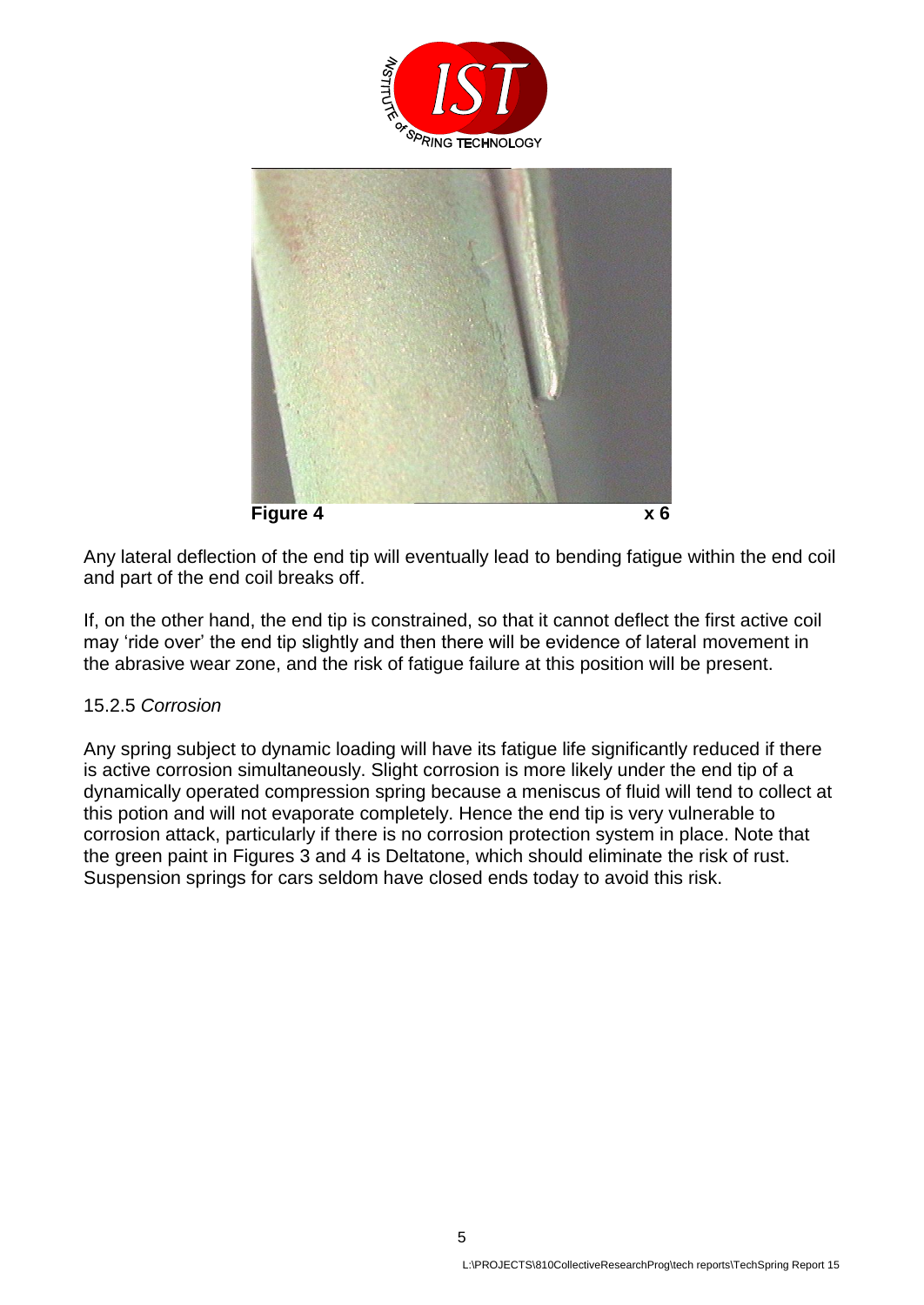

## **15.3 Failure Analysis**

### **Failure Analysis**



Figure A End coil failure in titanium alloy spring. Fatigue fracture initiated at wear. Dark area at origin is an oil stain. This grade of spring material is more susceptible to wear initiated fatigue failures than any other.

Stainless steel test springs failed due to lateral deflection of the end coil initiated by imprecise spring manufacture. In figure B the lack of concentricity of the end coil itself lead to failure adjacent to the end tip in some springs, but in figure C failure by bending fatigue initiated at half way round the end coil can be observed. This fatigue fracture initiated at the inside corner of the ground end surface. This spring was ground with very fine grit, but this type of failure has enhanced risk if the ground finish on the end coil is abnormally coarse – for instance due to using a grinding wheel with too coarse a grit size.